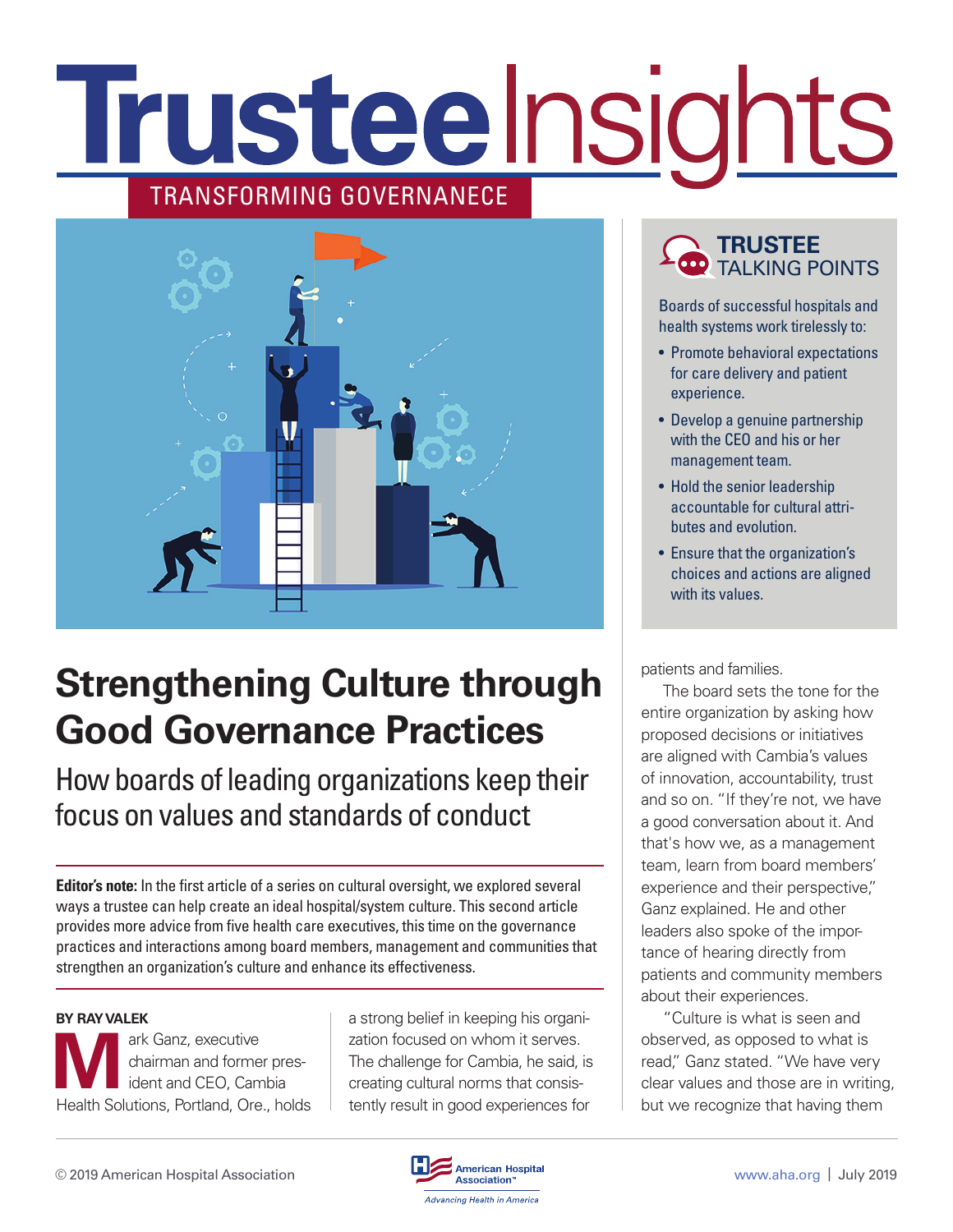### **TrusteeInsights**

in writing is only the beginning. What's really important is how they're taught, how they're enforced on a day-to-day basis, and how we hire people. Values live in people and are expressed through people."

For example, one of Cambia's cultural values is hope, he said. "We have hope, a deep hope, that health care can be transformed, and it informs everything we do." When looking to hire staff or add board members, Ganz said he tests that question. "And if they don't have a hope, if they don't have a deep seated belief and conviction that then leads to a desire to change the game in health care, we don't hire them. Plain and simple. Because you can't teach that. It's like people either have it or they don't. But to me, that's culture. It's what people actually do every day, and what beliefs guide them in the decisions that they make and the way they interact with others inside the company, and most importantly, how they interact with people we are here to serve."

#### **Working as partners for effective governance**

Teamwork is a value that helps define the culture at Virginia Mason Medical Center, Seattle, and contributes to "the way we do things here," according to Gary Kaplan, M.D., chairman and CEO. Transparency, another important attribute of the organization's culture, is reflected in a series of compacts about reciprocal expectations, including those at the board level.

"I think the best organizations have a true board-management partnership," said Kaplan. "That means

respecting, understanding and being transparent about the line between governance and management." However, while understanding the importance of staying in their lanes, board members must not hesitate to become fully engaged

of each year in helping the organization to establish goals around seven pillars of excellence: quality, safety, service, people, finance, growth and community. This exercise gains board input and buy-in into more than 20 system goals across the

"We have very clear values and those are in writing, but we recognize that having them in writing is only the beginning. What's really important is how they're taught, how they're enforced on a day-to-day basis, and how we hire people."

**Mark Ganz,** executive chairman and former president and CEO, Cambia Health Solutions, Portland, Ore.

in all aspects of the organization, he emphasized.

Virginia Mason encourages its board members to attend weekly "report out" sessions and "stand up" meetings, where process improvement solutions are presented to quality and safety leaders, who in turn can provide immediate feedback and recognition. As part of their orientation, board members also immerse themselves in learning about the Virginia Mason Production System, which is based upon the lean management method developed by Toyota, and in practicing its tools and methods alongside members of the health system's team.

The board of Sharp HealthCare, San Diego, holds the organization true to the vision expressed in the Sharp Experience — becoming the "best place to work, practice medicine, and receive care." The board is actively engaged at the beginning

seven pillars each year.

For example, under the quality pillar, Sharp will establish goals that raise the bar on the previous year's goals or replace them with new ones, Michael Murphy, former president and CEO, said. Quality goals can relate to reducing hospital-acquired infections, improving hypertension control among the ambulatory population, or other quality measures. The board's quality subcommittee reviews performance on these goals at every quarterly meeting throughout the year.

Across the system, and inclusive of its board members, "Sharp has a very visible dashboard with specific performance indicators" for the seven pillars, said Sharp's executive vice president, Dan Gross. The indicators "measure and quantify outcomes relating to our progress in becoming the best place to work, practice medicine, and receive care," he said.

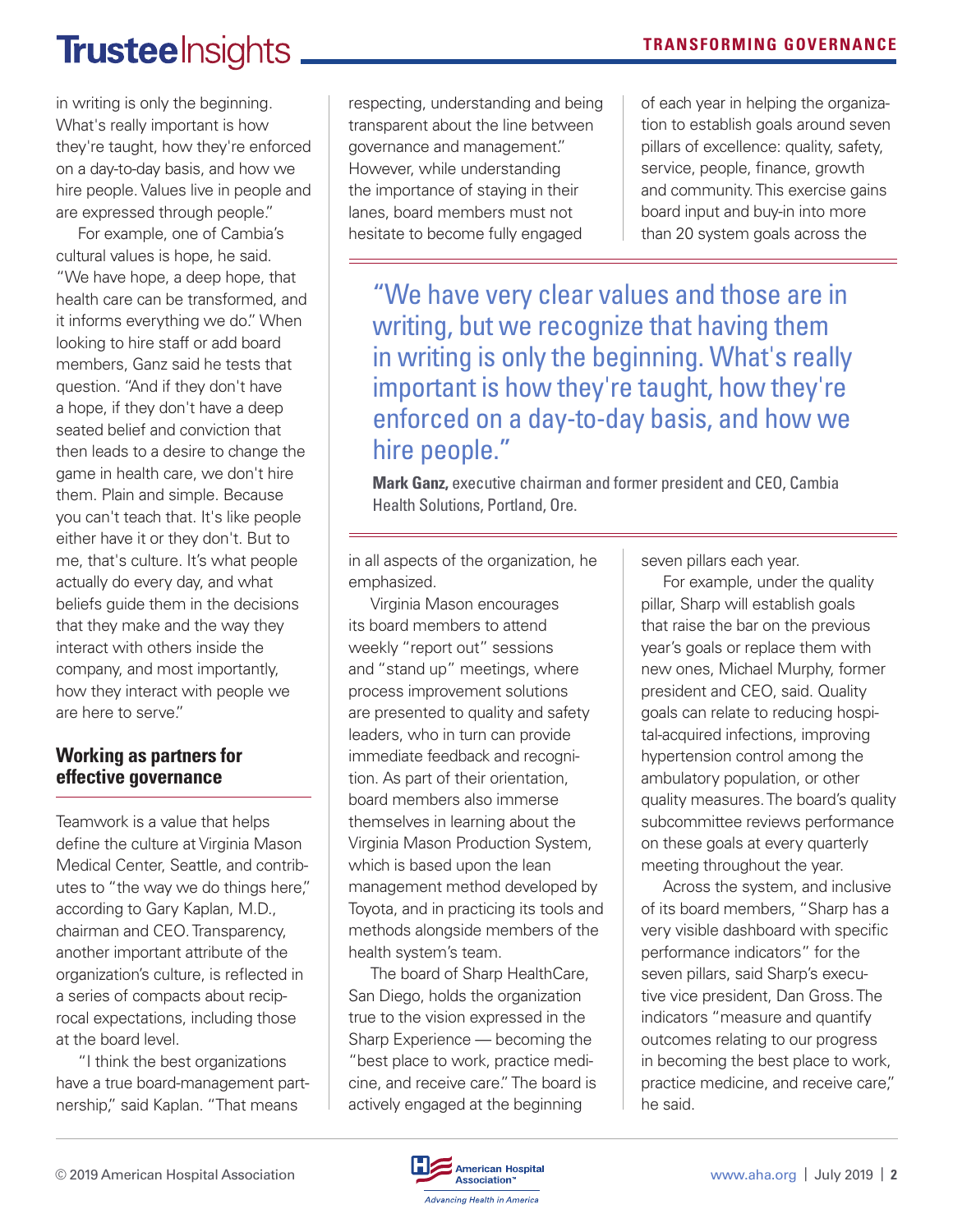## **Trustee** Insights.

### **Managing executive succession**

Michael Murphy said the idea of culture came up often during discussions about his impending retirement. "There was never the word 'culture' on the agenda, but when they formed the search committee, I would say both at the full board level and within the search committee, the word 'culture,' and the concept of culture and what they all believed culture meant, was discussed all the time," he recalled.

dard for each month of the year, he explained. The standards are disseminated throughout the organization and promoted through Sharp University as the types of behavior all the organization's members should embrace, such as respecting privacy and confidentiality, emphasizing teamwork, having good electronic communication manners, helping patients and family members find their way, and more.

To uphold the basic framework of the Sharp Experience, Sharp

"I would say both at the full board level and within the search committee, the word 'culture,' and the concept of culture and what they all believed culture meant, was discussed all the time."

**Michael Murphy,** former president and CEO, Sharp HealthCare

In addition to wanting candidates with experience as a CEO and with the necessary educational background, the board looked for candidates who would "fit culturally," he said. For example, given Sharp's collaborative environment, the board wanted a new CEO who would be comfortable and effective within this setting — rather than someone who tended to make decisions without receiving input from others.

### **Helping to orient employees**

Sharp developed 12 behavioral standards that are used to assist with behavioral interviewing, personnel selection and ongoing performance review of all staff and leaders, Gross said. There is one behavioral stan-

HealthCare receives the board's help in encouraging employees to engage with the community — and in setting annual community performance indicators that are tracked along with the organization's other performance measures, Gross explained. One community performance indicator is donating blood to the San Diego County blood banks. Another has been contributing 5,000 hours of community service to the San Diego Food Bank, the cleanup of San Diego's beaches, the work of the American Heart Association, and other organizations and causes.

### **Asking tough questions**

Boards of hospitals and health systems such as these recognize culture as one of the most important influencers of organizational success. Ensuring good stewardship of the organization's culture requires challenging the senior leadership team with good questions, leaders said.

Ganz wants Cambia's board members to ask: "Why are we here? Why do we exist? And what is our core, fundamental purpose? What are the values that drive that? What is our vision, our cause? What is it that we in a sense must do, are compelled to do, because of our values?"

Kaplan welcomes questions that help keep Virginia Mason true to "our values of teamwork, integrity, excellence and service." "What do the leaders pay attention to?" he encourages others to ask. "How do we act? Do we exhibit behavior that is reflective of the culture we say and think we're about? Or is it 'cross purposes' behavior, not reflective of our espoused values, our espoused culture?"

A defining feature of Indiana University Health's culture occurs every Wednesday at noon, when representatives of all the hospitals within the health system including the leaders of the quality activities, their chief nurses, and their chief medical officers — call in and talk about something that didn't go right, what to learn from it, and how to fix it. This "open, transparent culture" is a "core part" of all board and management activities as well, said Dennis Murphy, president and CEO of the Indianapolis-based system.

Sharp HealthCare completed a self-assessment and found that, overall, things were very good. "But we also found that we couldn't